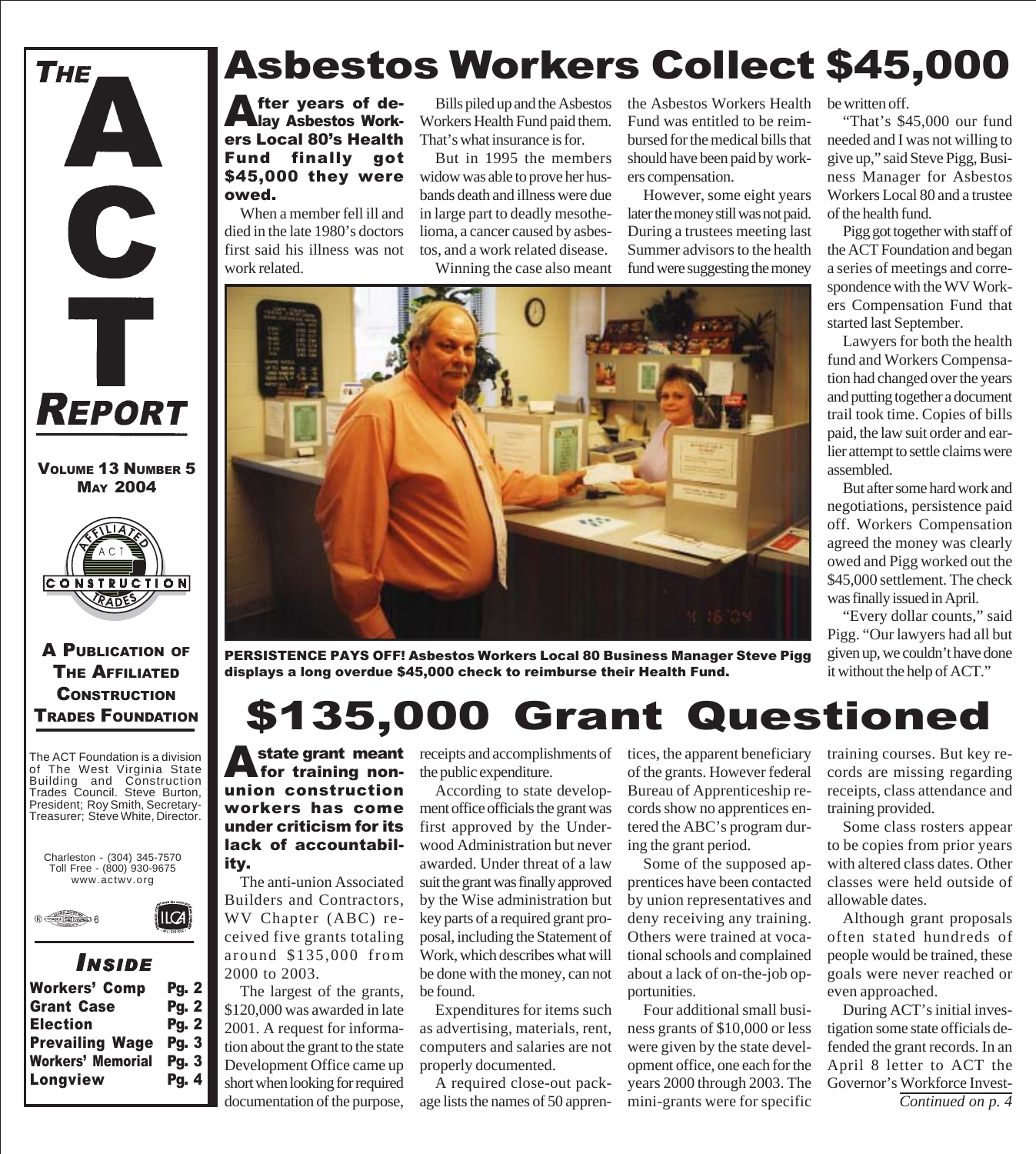# Workers' Comp Gets Tough **On Corporate Cheaters?**

Workers Compen-sation cut benefits for injured workers almost instantly after Governor Wise signed a 'reform' bill last summer.

But included in the bill, at the insistence of ACT, was a provision to crack down on companies and their owners who benefit from unpaid premiums.

That crack down is now underway some nine months later.

At the March meeting of the newly formed Board of Managers a resolution was passed, over the objection of at least two business representatives, to implement the tough measures.

Those measures include a ten percent ownership rule that holds company owners personally responsible for any unpaid company premiums.

"We've waited a long time for Workers' Comp to go after corporate cheaters," said Lesly Messina, ACT research director.

The rule puts the names of any person who owns ten percent or more of a default company onto a list called the Employer Violator System or EVS. If your name is on the EVS you cannot start a new company or get any permits, licenses, or other permissions from the state.

After 45 days a second enforcement tool goes into effect, revoking existing licenses.

These new procedures apply to all companies that owe more than \$20,000, and sole proprietors, who are found on what is called the active default list.

To be on the active default list you must have missed a quarterly payment by thirty days and not worked out a payment plan after an additional 60 day.

Letters went out in mid-April and the EVS list is now up and running on the Workers Compensation web site.

By early June the revocation phase is to begin.

"We can point to dozens of companies that are owned and operated by the same people who owe the state millions of unpaid premiums," said Messina. "Comp has already gone after the innocent, it's time to crack down on the guilty."

The Board of Managers also agreed to continue seven lawsuits aimed at collecting more unpaid premiums from coal companies over the objections of lawyers representing those companies.

ACT helped the state recover more than \$60 million in unpaid premiums from similar coal companies in early 2001.

"People are too quick to forget corporate debt and too quick to blame injured workers for the failures of the comp system," said Messina.

# **Election** Results

**A** fter spending thou-Sands, if not millions, to defeat Supreme Court Justice Warren McGraw big business suffered a stunning defeat on May 11th.

State residents rejected the message sent by the local and national Chamber of Commerce as well as corporate lawyers, doctors, insurance companies and a host of out-of-state concerns.

"Business put on one of the dirtiest campaigns I've seen," said Roy Smith, Secretary-Treasurer of the WV State Building Trades. "I'm proud the majority of the voting public was not tricked by the false message sent by business."

Joe Manchin captured the democratic nomination for Governor and will face Monty Warner, the Republican nominee, in the fall.

## \$200 Million Grant Case Over

**Rather than face a**<br>**R** trial the Wayne County Economic Development Authority has withdrawn their request for \$990,000 from the state Grant Committee.

In a March 31 letter to the WV Economic Development Authority the Wayne County EDA "officially withdraws its application for the grant and relinquishes all rights to the grant proceeds."

ACT had gone to court to block the money because the grant application had been made illegally. The money was intended for an auto parts plant built by the Italian company Sogefi.

The \$200 million grant fund had been created by the legislature to

stimulate economic development projects.

Grant money could only go to projects with a public partner and at the time of the grant application only Sogefi and HADCO, a Huntington development group, were listed.

HADCO refused to comply with Freedom of Information Act (FOIA) requests claiming they were not a public authority.

After the application deadline passed HADCO dropped off the grant and the Wayne County EDA was added. This was also illegal according to the rules of the grant.

ACT filed suit to stop the issuance of the funding to the Sogefi project. The suit became a problem when the bond to fund the \$200 million was about to go to market. Bond lawyers feared the pending law suit would hurt bond sales and postponed the deal.

That sent negotiators scrambling and led to a compromise which allowed the bonds to be sold. ACT agreed to change their suit to focus only on the Sogefi project and in return got assurances that no money would be given to Sogefi until a court heard the case.

Because the grant money will not go to the Sogefi project ACT has agreed the grant case should be closed.

However, dropping the request for the grant committee funding does not mean the company will not get public funds, it only means those funds will not come from the \$200 million grant fund. In the Wayne County March 31 letter they state "the WCEDA has received \$990,000 from another source." News reports indicate the money came from Gov. Wise's contingency fund.

"We accomplished our goal of stopping the grant money from going to this project," said Steve Burton, Business Manager of the Tri-State Building Trades Council. "Our next step is to examine this latest payment."

ACT still has a suit against the development authority and others who refused to answer FOIA requests early in the project.

"We still want to know how this publicly funded project was awarded without public bidding and prevailing wage rates like the law requires," said Burton.

| <b>WV AFL-CIO</b> |                                    |
|-------------------|------------------------------------|
|                   | <b>Endorsed Winners</b>            |
|                   | <b>Supreme Court</b>               |
|                   | <b>Warren McGraw</b>               |
|                   | <b>U.S. House</b>                  |
|                   | <b>1st Congressional District:</b> |
|                   | Alan Mollohan                      |
|                   | 3rd Congressional District:        |
|                   | Nick Joe Rahall                    |
|                   | <b>Attorney General</b>            |
|                   | <b>DarrellMcGraw</b>               |
|                   | <b>State Senate</b>                |
| 1st:              | Andy McKenzie (R)                  |
|                   | 2nd: Jeff Kessler                  |
|                   | 4th: David Mullins                 |
|                   | 5th: Bob Plymale                   |
|                   | 8th: Margaret Workman              |
|                   | 10th: Anita Skeens Caldwell        |
|                   | 11th: Shirley Love                 |
|                   | 14th: Jon Blair Hunter             |
|                   | 16th: Gregory Lance                |
|                   | <b>House of Delegates</b>          |
| 1st:              | Joe DeLong                         |
|                   | 2nd: Jack Yost                     |
|                   | 3rd: Orphy Klempa                  |
| 4th:              | <b>KenTucker</b>                   |
|                   | 9th: Jeff Lewis                    |
|                   | 10th: Patrick Radcliff; John       |
|                   | Ellem(R)                           |
| 13 <sub>th</sub>  | Dale Martin; Brady                 |
|                   | Paxton                             |
| 16th:             | Susan Hubbard; Dale                |
|                   | <b>Stephens</b>                    |
| 17th:             | Richard Thompson;                  |
|                   | Don Perdue                         |
|                   | 19th: Greg Butcher; Lidella        |
|                   | Wilson Hrutkay; Jeff               |
|                   | Eldridge                           |
| 21st              | Harry Keith White                  |
|                   | 22nd: Richard Browning             |
| 25th:             | Michael Magann                     |
| 27th:             | Virginia Mahan; Sally              |
|                   | Susman; John Wooton                |
| 28th:             | <b>Tommy Scarles</b>               |
| 29th:             | <b>Tom Louisos</b>                 |
|                   | 30th: Bonnie Brown; Bobbie         |
|                   | Hatfield; Mark Hunt                |
|                   | 31st: Carrie Webster               |
|                   | 32nd: Jon Cain, Sr.; Curtis        |
|                   | Robinson                           |
|                   | 34th: Brent Boggs                  |
|                   | 35th: Sam Argento                  |
| 39th:             | Bill Hamilton (R)                  |
|                   | 40th: Mary Poling                  |
| 41st:             | Ron Fragale; Richard               |
|                   | laquinta; Tim Miley                |
|                   | 42nd: Diane Parker                 |
|                   | 43rd: Mike Caputo; Tim             |
|                   | Manchin; Linda                     |
|                   | Longstreth                         |
| 44th:             | Barbara Fleischauer;               |
|                   | <b>Charlene Marshall</b>           |
|                   | 46th: Stan Shaver                  |
|                   | 53rd: Jerry Lynn Burton            |

**54th**: Walter Duke (R)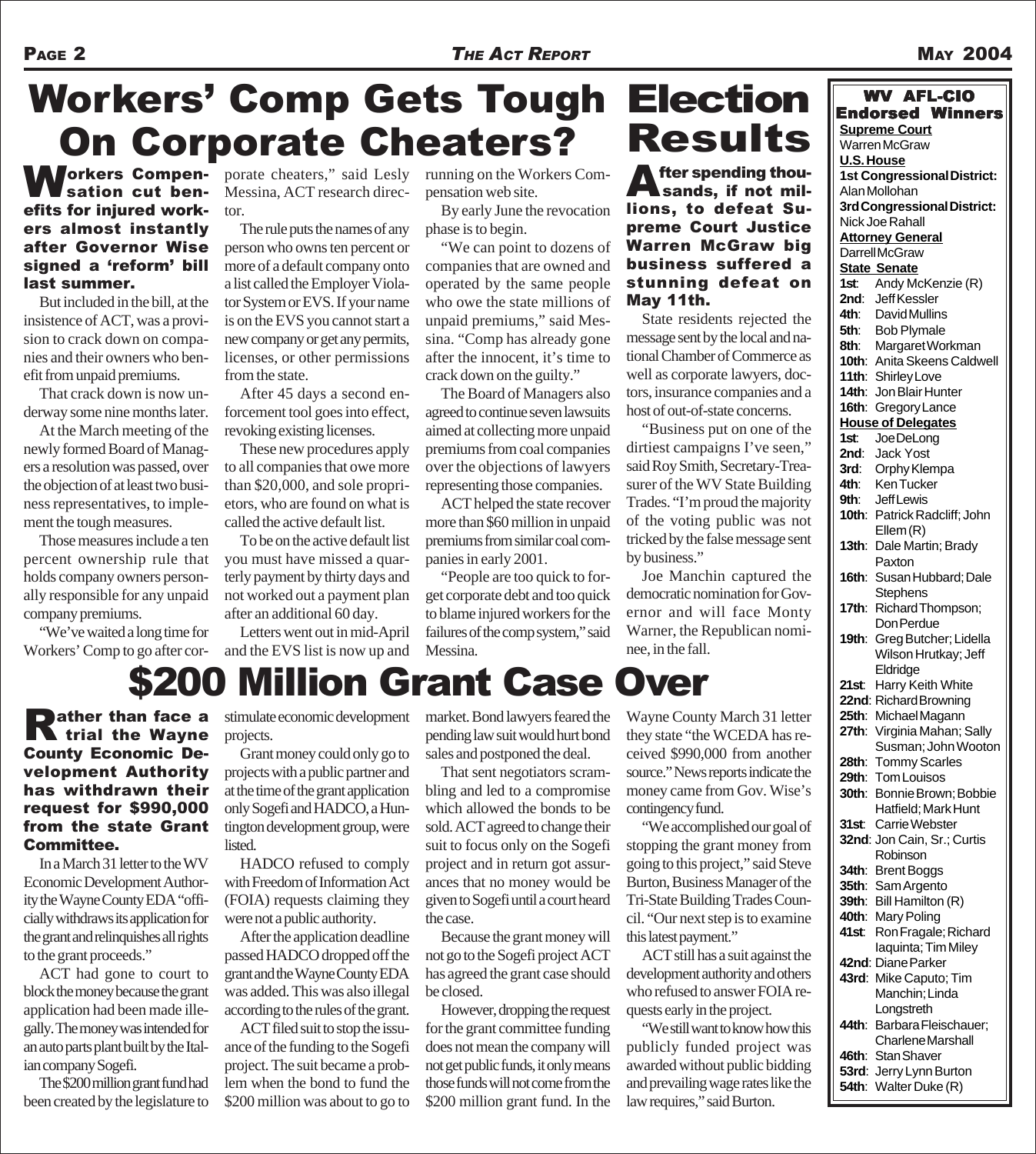# Prevailing Wage Cost Effective

**T** wo new studies<br>Show prevailing wage laws improve community living standards and can lead to cost effective construction to save tax payers money.

These new studies are the latest in a series of scientific reports that have consistently shown prevailing wage laws provide positive results for the construction industry, local communities and taxpayers.

One study, by the University of Missouri, looked at new projects in the Great Plains region and concluded "There is no statistical difference in mean square foot cost across all types of construction for the period 1993-2002 for prevailing wage states versus non-prevailing wage states."

The study also found eliminating prevailing wage laws hurt communities and workers by lowering wages, reducing benefits, reducing tax revenues, weakening apprenticeship opportunities, increasing injuries and increasing construction work done by outof-state contractors.

A second study was done for the National Heavy and Highway Alliance by the DC-based Construction Labor Research Council. This study looked at federal highway construction costs from 1994 to 2002.

The study found the cost per mile of highway was less among those state which pay higher hourly wages.

They also reason that hourly wage rates of construction workers is not an accurate predictor of total costs.

The study updated an 1995 report and issued the same conclusion.

"Simplistic views and pronouncements that proclaim lowering the hourly wage rates of construction workers will reduce construction costs and expenditures show a basic misunderstanding of the construction industry."

Opponents of prevailing wage laws are quick to claim great savings to taxpayers if the laws are repealed. However they seldom have any evidence to back up their claims.

"These studies prove what we have said all along, prevailing wage laws are good for us all," said Ronnie Burdette, Business Manager of Operating Engineers Local 132.

"The folks who fight prevailing wage never look at productivity and training because they don't believe in it."

Both studies, and many more, can be found at the National Alliance for Fair Contracting web site www.faircontracting.org.



OPERATIVE PLASTER-ERS' and Cement Masons' General President John Dougherty (standing left) speaks to about 30 members at the annual Ohio and West Virginia conference.

The conference was held in Wheeling on April 17th.

General Secretary-Treasurer Patrick Finley, Vice President William Schell, Canadian Representative Mary Thompson, and International Representatives Daniel Rauch and Earl Hurd were also in attendance.

Roy Smith, WV State Building Trades Secretary-Treasurer (cen-

ter) and Ray Parr, Business Manager for Cement Masons' Local 39 joined President Dougherty at the podium.

"This was the second year in a row our General President and officers attended our meeting and we appreciate it," said Parr.

# Workers' Memorial Day

and this year the event honoring those who have died on the job was held in Charleston.

More than 125 people attended the service at the Veteran's Memorial on the Capitol Complex.

**This year a joint** service honoring veteran's was held. After the bell was rung for each of the 41 workers

**Pril 28th is Work-** who lost their lives to the workplace silence for all the veteran's who lost **here Memorial Day** in 2003, there was also a moment of their lives while they were working. who lost their lives to the workplace silence for all the veteran's who lost



READING THE NAMES of workers who died on the job is Kenny Perdue, Secretary-Treasurer of the WV AFL-CIO. B.B. Smith rang the bell for each name. Last year 41 workers died on the job, up from 34 in 2002.

UNION TRADES FEDERAL CREDIT UNION

**Check out our loans for vacation, home equity and recreational vehicles. Special rates through August.**

Charleston M-F 8:30 – 4:30, Sat. 9:00 am to Noon 344-0194 or toll free 800-450-8530

Parkersburg M-F 8:30 – 4:30, Thursday until 6:00 pm. 485-1421 or toll free 888-524-1421